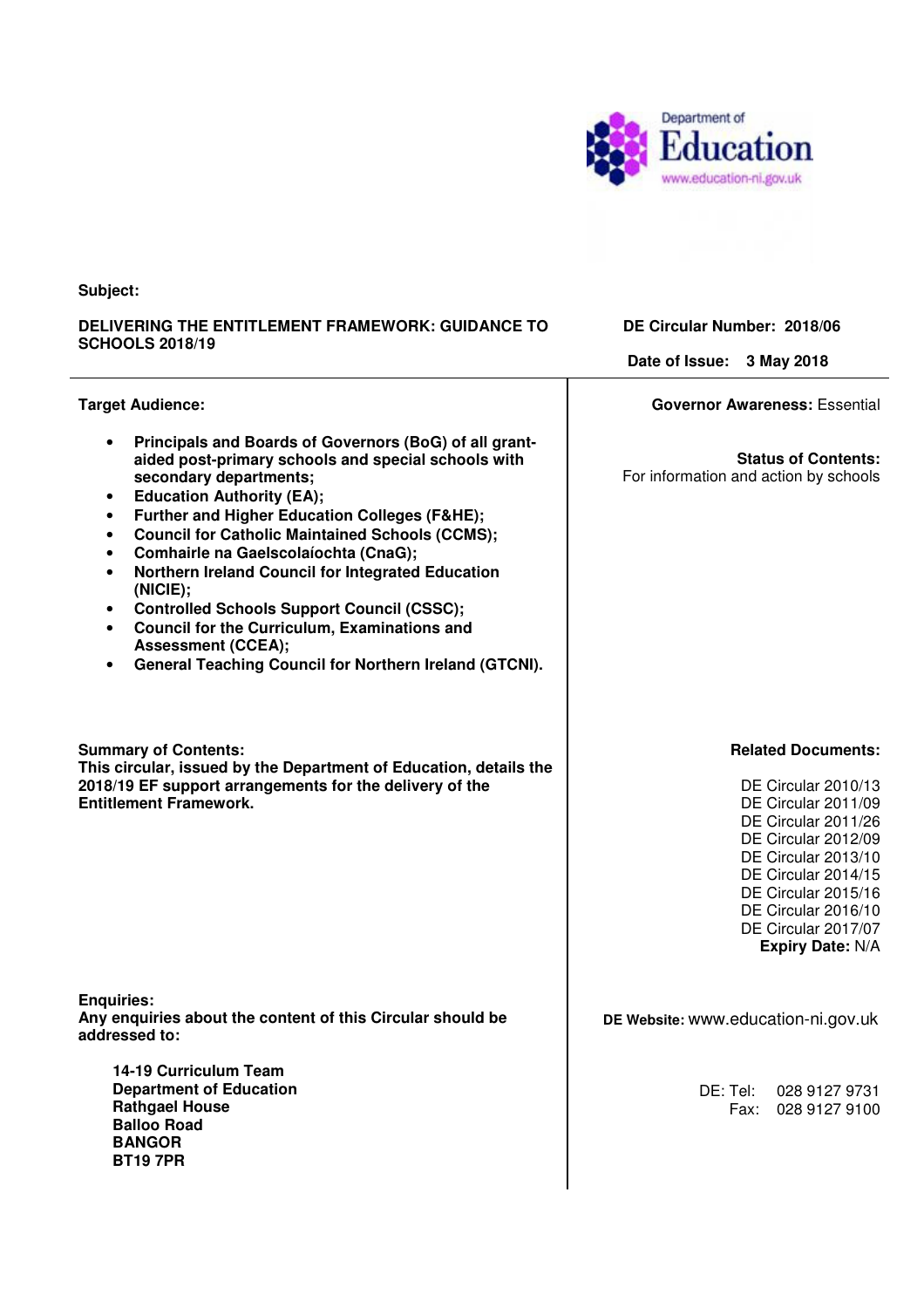### **Introduction**

 In order to meet the full statutory requirements of the Entitlement Framework (EF), from September 2017, all post primary schools are required to provide pupils with access to a minimum of 21 courses at KS4 and 21 courses at post-16; of which at least one third must be general and one third applied.

 The purpose of this circular is to set out the Entitlement Framework funding arrangements for the 2018/19 financial year. They are as follows:

- • Funding will continue to be awarded for courses delivered collaboratively with other schools, further education (FE) colleges and other training providers;
- • Special Schools will continue to be funded for courses delivered collaboratively; and
- Funding will continue to be allocated to support the work of ALCs.

# **EF Funding Formula 2018/19**

 The **EF funding is provided as a contribution to costs** associated with the collaborative delivery of Key Stage 4 (KS4) and post-16 courses. Schools receive their core funding via the Local Management of Schools (LMS) budget allocation to deliver the statutory curriculum which includes the EF. From 1<sup>st</sup> April 2018 the EA will be responsible for allocating EF payments to all schools, including Voluntary Grammar and Grant Maintained Integrated schools.

 The funding allocated is calculated on the basis of courses that have been delivered through collaboration in the 2017/18 school year.

 The additional cost attached to the participation of SEN pupils in the EF continues to be recognised through applying a different formula to special schools to ensure a slightly higher level of support.

 The rate per pupil and the formulae for calculating the 2018/19 EF contribution will be as set out below: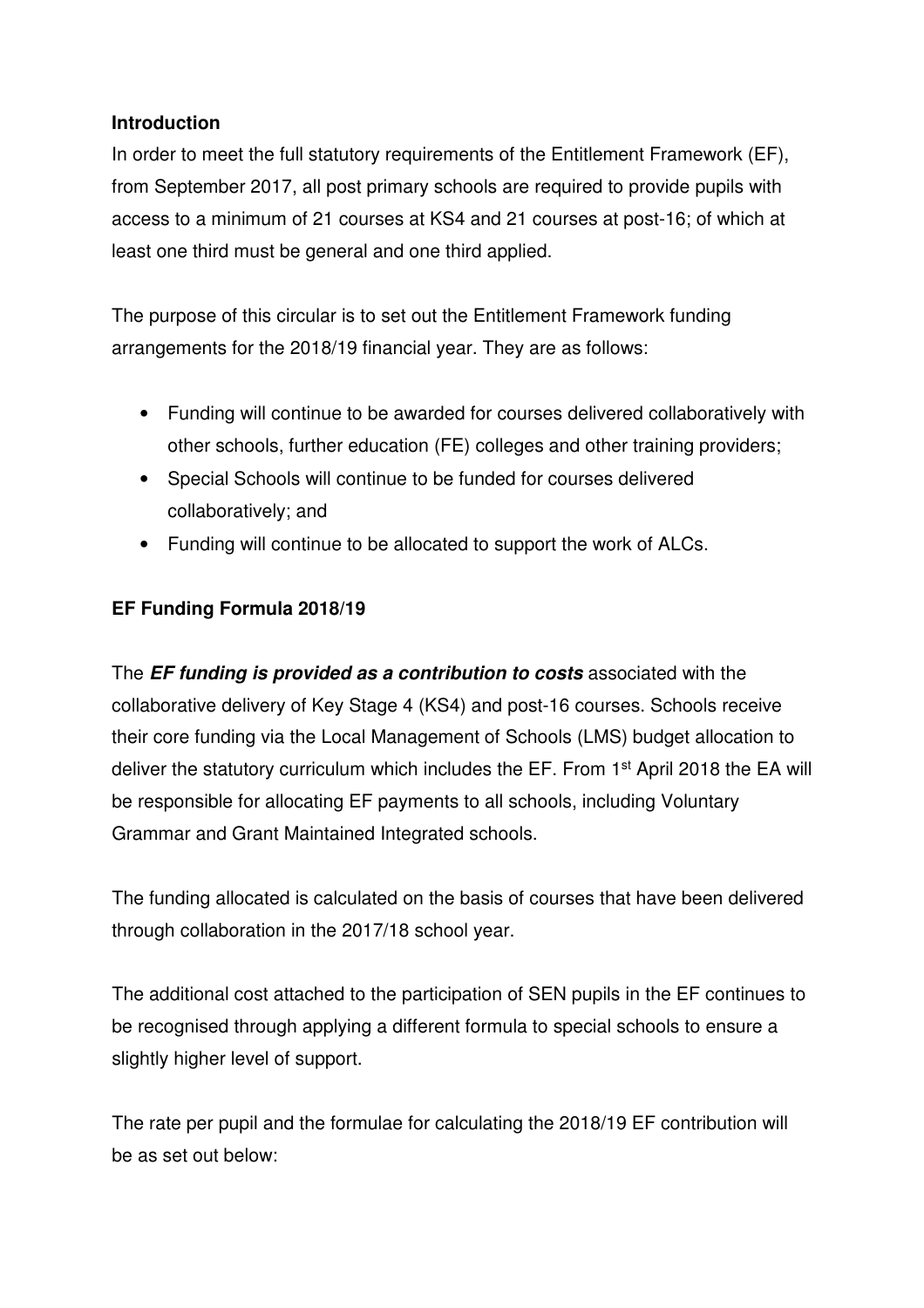**Key Stage 4 -** 120glh x £33.5 / 2/ 14  **Special Schools -** 140glh x £33.5 / 2/ 10  **Post-16 -** 360glh x £33.5 / 2/ 20

 It must be emphasised that the figures used in the different elements of the formulae do not reflect the Department's position on actual cost per hour or class size numbers. As in previous years, the figures within the formulae have been adjusted to enable the Department to stay within the allocated EF budget, nothing more should be inferred.

 Funding to support School to school collaboration will continue to be calculated as a percentage of the FE collaboration formulae.

 Support funding of £3,000 per school for all schools who actively participate in an area learning community will remain in place for 2018/19.

#### **New Courses**

 Schools are reminded that they have flexibility to inform and amend their curricular offer to respond to growth areas in the economy and take account of DfE's priority skills areas.

 If a school wishes to use a qualification which has not been approved by the Department, for use in schools in NI, a request for approval must be submitted by completing a Qualification Approval Request Form by email to: qualsapprovals@education-ni.gov.uk. This should be done before course delivery commences.

commences.<br>Please note that Level 2 courses should have at least 120 Guided Learning Hours (GLHs) and Level 3 courses should have at least 360 GLHs.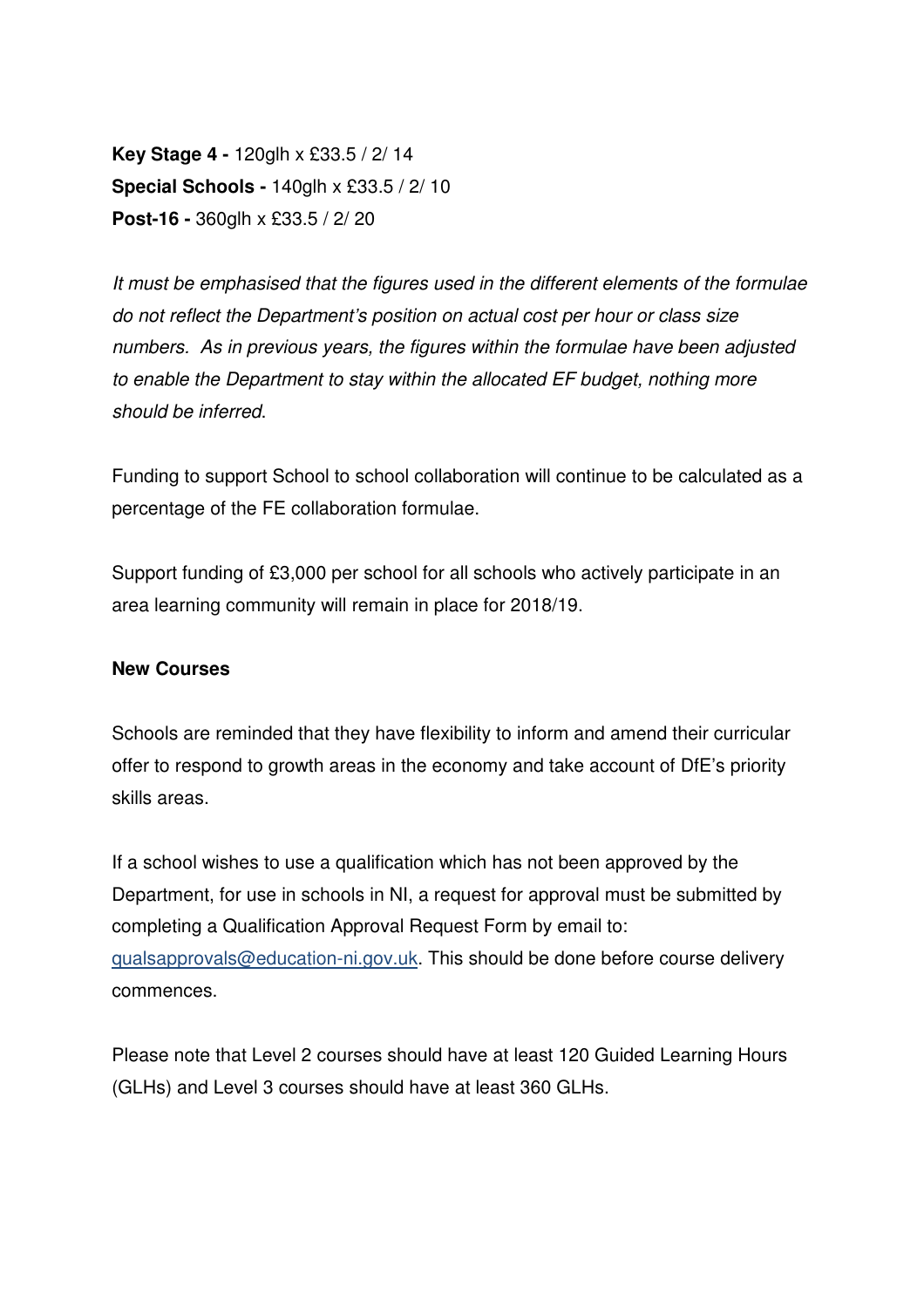### **Delivery of Professional and Technical Qualifications**

 If the qualification meets the requirements of the appropriate level and guided learning hours, and provided it is delivered in an appropriate setting, then it can count towards a school's curricular offer. If a school is attempting to deliver a professional/technical qualification in a standard classroom setting, this would give the Department cause for concern given that they are work based qualifications, and this would not count towards the school's offer.

 Further information on the approval of new courses and delivery of professional and technical qualifications can be found in Circular 2016/25, 'Approval of Qualifications for Use in Post-Primary Schools in Northern Ireland'.

### **Service Level Agreements**

 Schools are reminded of the need to ensure that a Service Level Agreement (SLA) is in place before collaborative provision commences. Article 21 of the Education (Northern Ireland) Order 2006 allows schools to enter into arrangements to provide secondary education on behalf of the school by an institute of Further Education or other provider. Any such arrangements are subject to a written agreement which must include specific details on issues including pastoral care and child protection, quality of provision, the basis for any costs to be incurred or charged and any other issues deemed necessary by the school's Board of Governors. Schools should ensure that this documentation is available within the school if required at any point in the school year.

#### **Reporting pupil results**

 Schools are also reminded that there is a duty of care to ensure that all results of public examinations are recorded for each individual pupil. As a pupil can only be registered at one school it is important that the school at which a pupil is registered ensures it receives the result of a course undertaken at any other host school, FE College or other institution and reflects this in any of their statistical returns to the Department. It is the responsibility of a school, FE College or other institution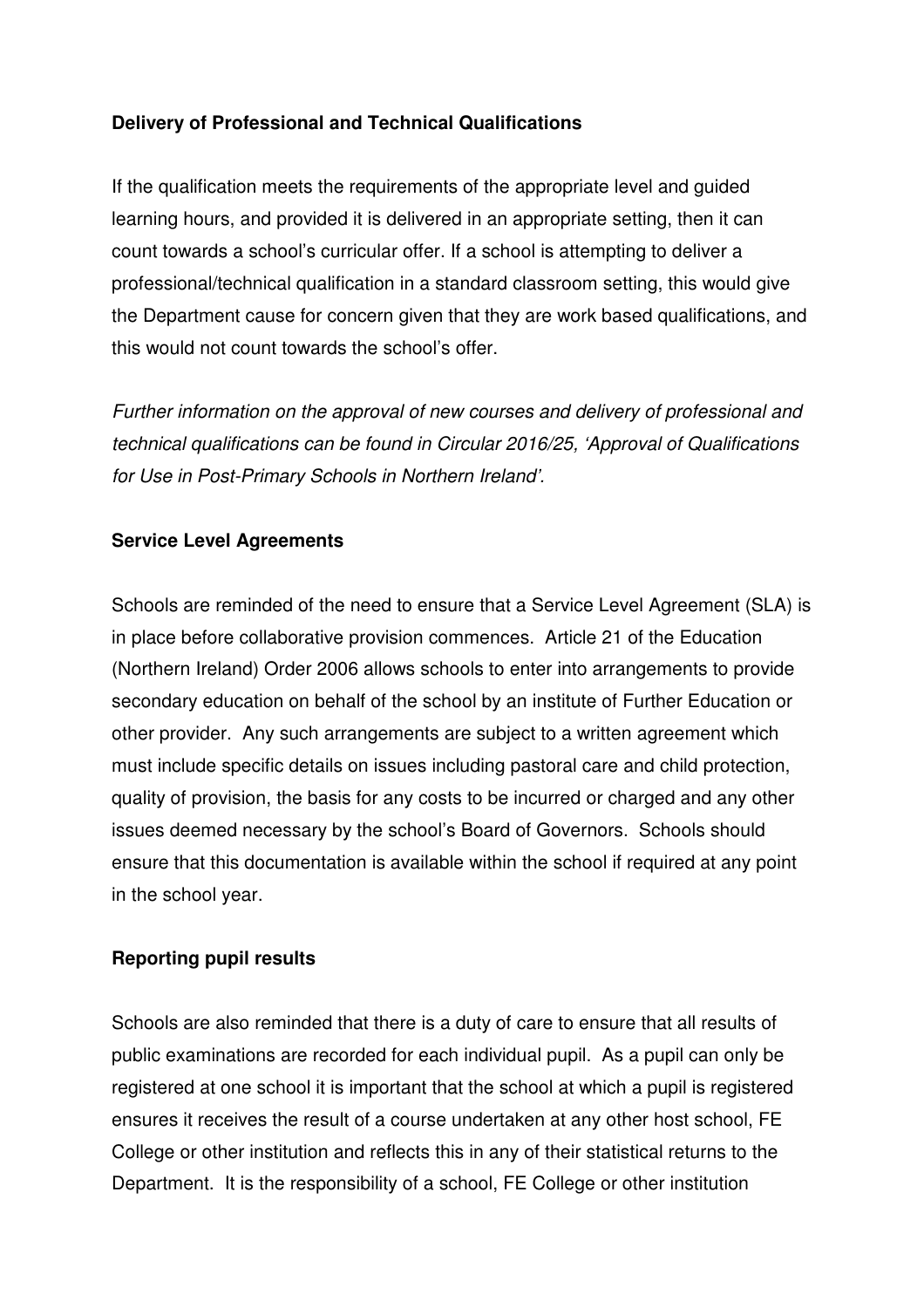providing a course to enter pupils for public examinations which are part of that course. All arrangements relating to entering a pupil for examinations, associated payment of fees, receipt and reporting of results should be clearly reflected as part of the SLA.

## **Special Schools**

Funding for Special Schools will be awarded for collaboratively delivered courses.

#### **Post-16 provision**

 Since 1 April 2005 the establishment of sixth form provision not already in place at that time has been regarded as a significant change in the character of the school. Such provision is subject to the Development Proposal Procedure. Any school offering sixth form provision that has not been granted the required approval will not be eligible for EF additional funding for post-16 pupils.

**JOAN CASSELLS** 

 **JOAN CASSELLS Head of 14-19 Curriculum Team**